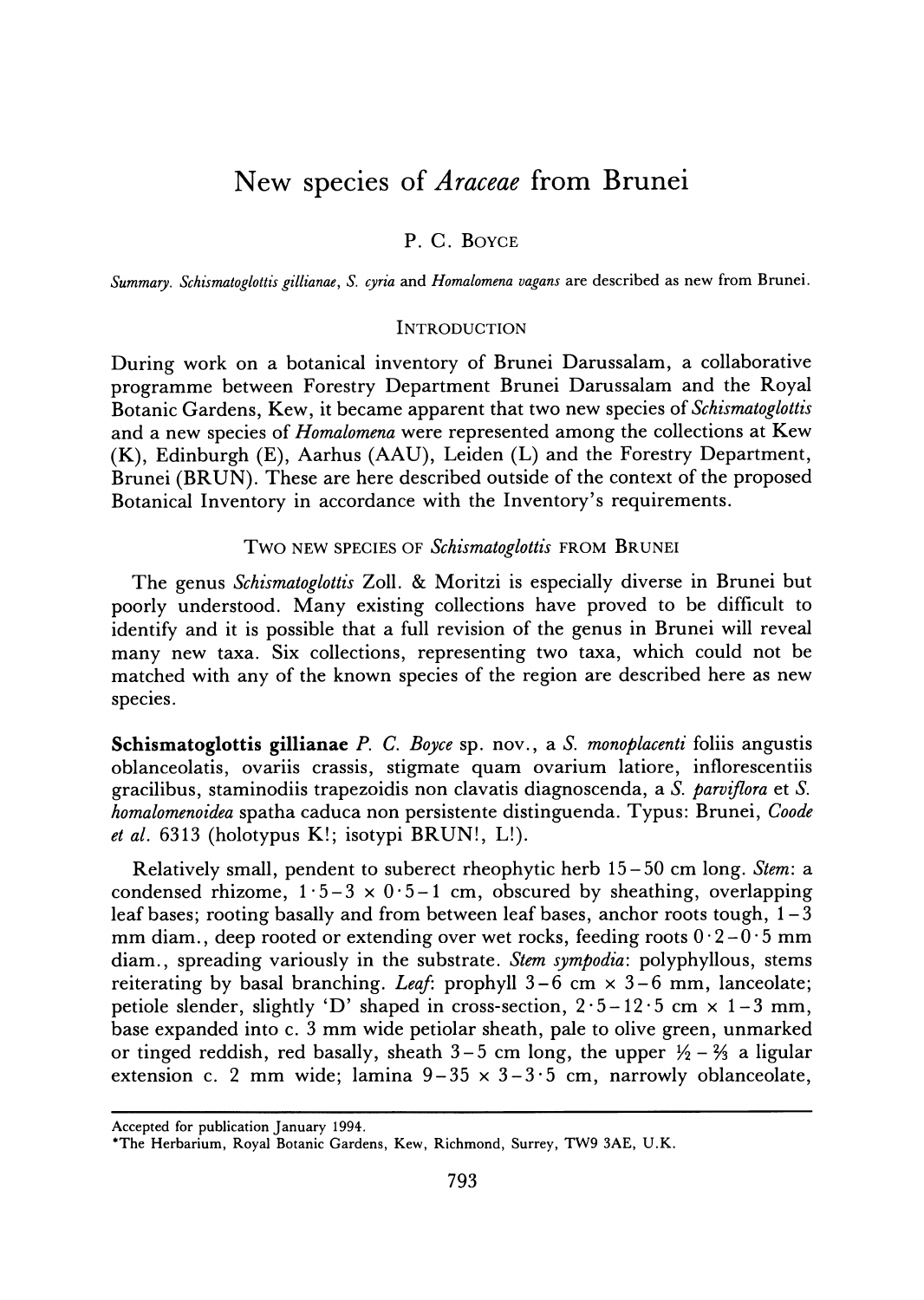

FIG. 1. Schismatoglottis gillianae. A habit  $\times$  1/2; **B** fruiting plant with infructescence in centre of leaves  $\times$  1/2; **C spadix x 2; D two stamens, side view x 14; E lower staminode, side view x 14; F two gynoecia, plan view x 14. Drawn from Coode 6313 by Emmanuel Papadopoulos.**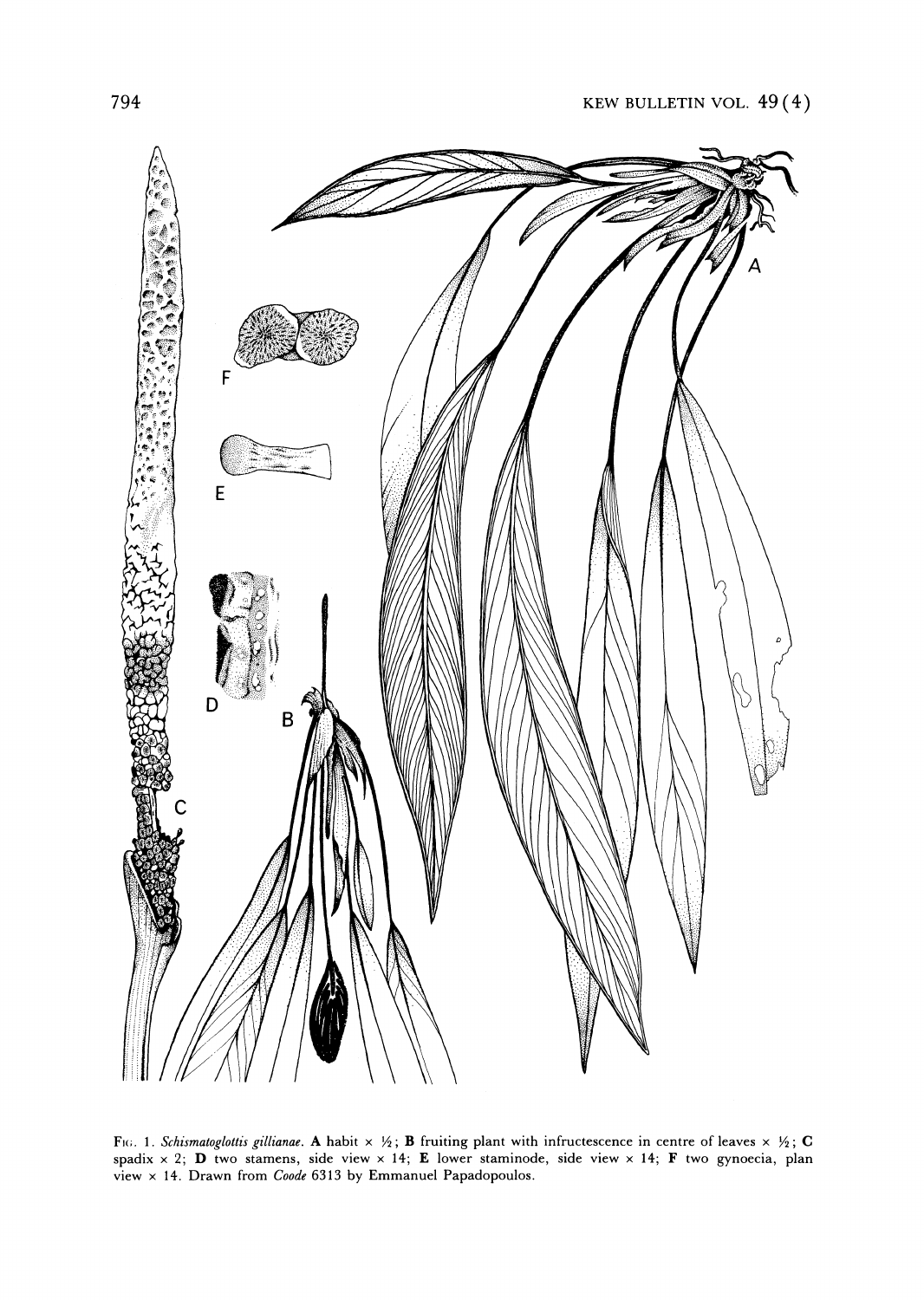**lamina (living) deep green adaxially, paler abaxially, (dry) pale to deep olive**  green adaxially, brownish green with prominent brown veins abaxially. *Inflorescence*: peduncle  $2-3.5$  cm  $\times$   $2-4$  mm; subtending cataphyll  $2-3.5$  cm  $\times$  c.  $5 \text{ mm}, \pm \text{ tubular}, \text{acute}; \text{spather } 4-6 \text{ cm over all}; \text{ lower part } 1 \cdot 5-2 \cdot 5 \times \text{ c. } 5 \text{ mm},$ convolute, cream, tinged pink basally; upper part lanceolate,  $2 \cdot 5 - 4 \cdot 5 \times 1 - 1 \cdot 5$ **cm, spadix 6 x 0-5 cm overall; sterile appendix 3 cm x 4 mm, tapering,**  flattened, especially distally; fertile male zone  $13 \times 4 - 5$  mm, slightly fusiform; sterile zone  $4 \times 3-4$  mm, obconoid; female zone 20  $\times$  5 mm, cylindric, slightly **fusiform. Flowers: appendix staminodes c. 1 x 1 mm, trapezoid to polygonal,**  densely arranged; stamens  $1-1.5 \times 1-1.5$  mm, polygonal, densely arranged; **lower staminodes 0 - 75- 1 mm oblong to slightly polygonal, rather laxly arranged;**  gynoecium  $1 \times 1$  mm, the lower part flattened in section, upper part  $\pm$  circular, **gynoecium oblong to square in plan view, stigma circular, slightly exceeding the ovary, c. 1- 1 mm diam., stigma surface papillate; locules 1 per ovary, placenta 1, parietal, ovules 3-5 per locule. Infructescence: peduncle 8 cm x c. 2 mm;**  fruiting spathe  $4 \times 1.5$  cm, ellipsoid, truncate apically, green, firm, ripening to become watery and squashy; seed  $0.75 \times 0.5$  mm, ellipsoid. (Fig. 1).

## **DISTRIBUTION. Brunei.**

**BRUNEI. Belait: Labi, Kampung Teraja, path along Sungai Teraja, 4017' N, 114025' E, 6 June 1989, Boyce et al. 254 (BRUN!, K!, L!). Tutong: Sungai Tutong between Benutan and Balabau, 27 March 1990, Coode et al. 6313 (holotype K!; isotypes BRUN! L!). Temburong: Sungai Temburong at Kuala Belalong, banks of Sungai Belalong, 4032' N, 115009' E, 24 June 1989, Boyce et al. 424 (BRUN!, K!, L!); Temburong river at Wong Nguan rapids, 9 April 1990, Coode et al. 6665 (BRUN!, K!); Selapon, banks of Sungai Selapon, upriver from village, 4040' N, 115012' E, 18 Nov. 1990, Dransfield et al. JD 6920 (BRUN!, K!,**  L!); Sungai Belalong at Kuala Belalong, 4°32<sup>'</sup> N, 115°09' E, 13 Feb. 1992, **Dransfield et al. JD 7041 (BRUN!, K!).** 

**HABITAT. Lowland primary dipterocarp forest on rocks above river or on riverbanks on Setap shales; 15-120 m.** 

**Hotta (1966) described three species of Schismatoglottis with a single placenta, as opposed to the 2-4 placentas typical for the genus. Two of these species, S. homalomenoidea and S. parvflora, are closely related, having a persistent spathelimb and a short, adnate petiolar sheath. The third species, S. monoplacenta, has a typical Schismatoglottis inflorescence with a caducous spathe-limb, but possesses a ligular extension to the petiolar sheath.** 

**Schismatoglottis gillianae is related to S. monoplacenta in having a ligular extension to the petiolar sheath and a single placenta. It may be separated from S. monoplacenta by the narrow, oblanceolate leaves with decurrent bases, broader ovaries with stigmas slightly broader than the ovary, more slender inflorescence and narrower, longer staminodes.** 

**Hotta & Bogner (1983) described S. mayoana, which also has a ligular extension to the petiolar sheath, but differs from S. monoplacenta in having, among other characters, two placentas. Schismatoglottis gillianae resembles S. mayoana in having a ligular extension to the petiole sheath, but can be differentiated by the presence of a single placenta, the narrower leaves, shorter petioles and longer, more**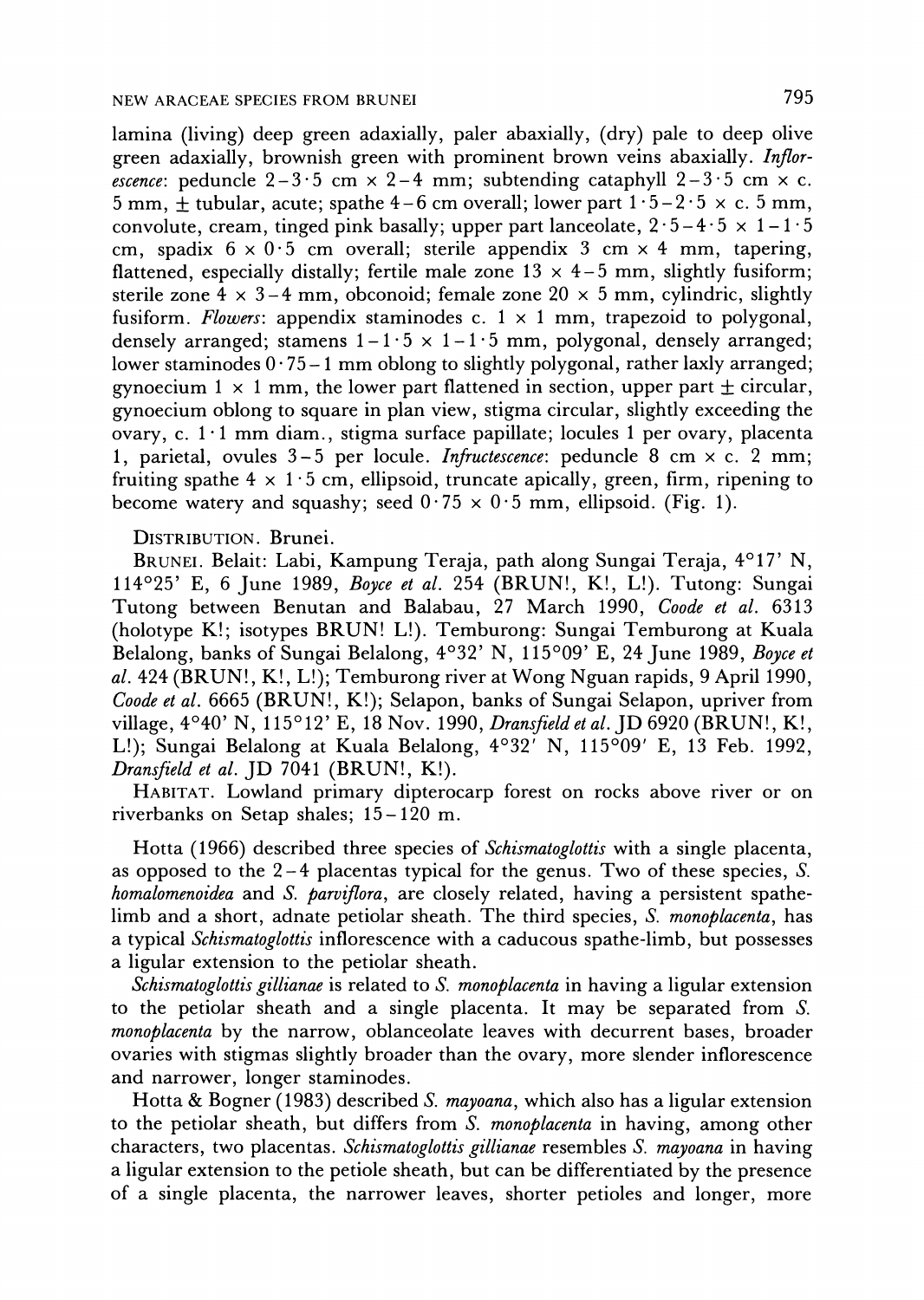**slender inflorescences.** 

**Schismatoglottis gillianae differs from both S. homalomenoidea and S. parviflora in possessing a caducous, not persistent, spathe-limb.** 

**The species is named after my wife Gillian.** 

**Schismatoglottis cyria P. C. Boyce sp. nov., S. latifoliae similis, staminodis appendicis valde aggregatis, foliis oblongis non cordatis, statura magna differt; S. megaphylla spec. ined. Furtadoae tangentis, staminodes non dense cerebriformis, foliis oblongis non cordatis distinguenda; ab aliis Schismatoglottidibus Borneensibus statura magna, foliis oblongis, inflorescentia valde rosea differt. Typus: Brunei, Argent & Mitchell 91/203 (holotypus E!; isotypi AAU, BRUN, K!, L).** 

Large erect herb to  $1 \cdot 2$  m tall. Stem: a robust, condensed rhizome,  $2 \cdot 5 \times 3$  cm, **partially obscured by sheathing, slightly distant leaf bases; outer epidermis midbrown, cut flesh of stem pink, rhizome rooting from between leaf bases, roots 1 -5-2 mm diam. Stem sympodia: oligo-monophyllous, modules in flowering-size plants separated by a conspicuous prophyll and a synflorescence. Leaf: petiole robust, slightly channelled adaxially, 91 - 102 cm x 4- 13 mm, base considerably expanded at rhizome junction; sheath 4 cm x 4-6 mm, considerably thickened, entirely adnate to petiole; lamina 44 x 24 cm, oblong, base sightly cordate, truncate, shortly decurrent, apex slightly and abruptly-attenuate, lamina (living) dark green adaxially, paler abaxially, with impressed primary lateral veins, (dry) olive green adaxially, pale brownish green with prominent pale brown primary lateral veins abaxially. Inflorescence a sequential synflorescence of 5-7 inflorescences: subtending prophyll 12 cm x 5-8 mm, triangular-acuminate,**  tubular below, ligular above; peduncle 29 cm  $\times$  6 mm; spathe 10<sup>-5</sup> cm overall; **lower part c. 4 -5 cm x 5-9 mm, convolute, very pale greenish pink; upper part**  c.  $6 \times 2.5$  cm, lanceolate, pink; spadix  $9.5$  cm  $\times$  4-8 mm overall; sterile appendix 10  $\times$  4 mm, tapering; fertile male zone 4 cm  $\times$  8 mm; sterile zone 2  $\cdot$  5 cm  $\times$  3.5-8 mm; female zone 2.4 cm  $\times$  6 mm, conic, basally oblique. *Flowers*: appendix staminodes c.  $1.5 \times 0.5 - 0.7$  mm, polygonal to trapezoidal or irregularangular, moderately densely arranged, mid brown; stamens  $0.75 - 1.5 \times 1 - 1.5$ **mm, polygonal to cylindric, densely arranged, apex triangular with large apical pores, stamens dark brown, heavily encrusted with white, cubic, crystalline granules; lower staminodes 5-0- 75 x 1 mm, somewhat laxly arranged, dark**  brown; pistillodes  $0.5 \times 1$  mm, clavate, loosely to somewhat densely arranged, dark brown, stylar region bright, salmon-pink, gynoecium  $1 - 1.25 \times 0.5 - 0.75$ **mm, oblong to slightly flask-shaped, stigma capitate, disc-like, equalling to slightly broader than ovary, stigma surface slightly scabrate, shiny; locules 1 per ovary, placenta (2-)3, ovules 12-20 per locule. Infructescence: (immature) c. 4 5 cm x 10 mm, enclosed by the persistent lower spathe, pale green, tip with withered upper spathe remains. (Fig. 2).** 

**DISTRIBUTION. Brunei.** 

**BRUNEI. Temburong: Kuala Belalong, Sungai Engkiang, above Kuala Belalong, 4030' N, 115010' E, 6 May 1991, Argent & Mitchell 91/203 (holotype E!; isotypes AAU, BRUN, K!, L).** 

**HABITAT. Wet, shaded cliff by river, c. 70 m.**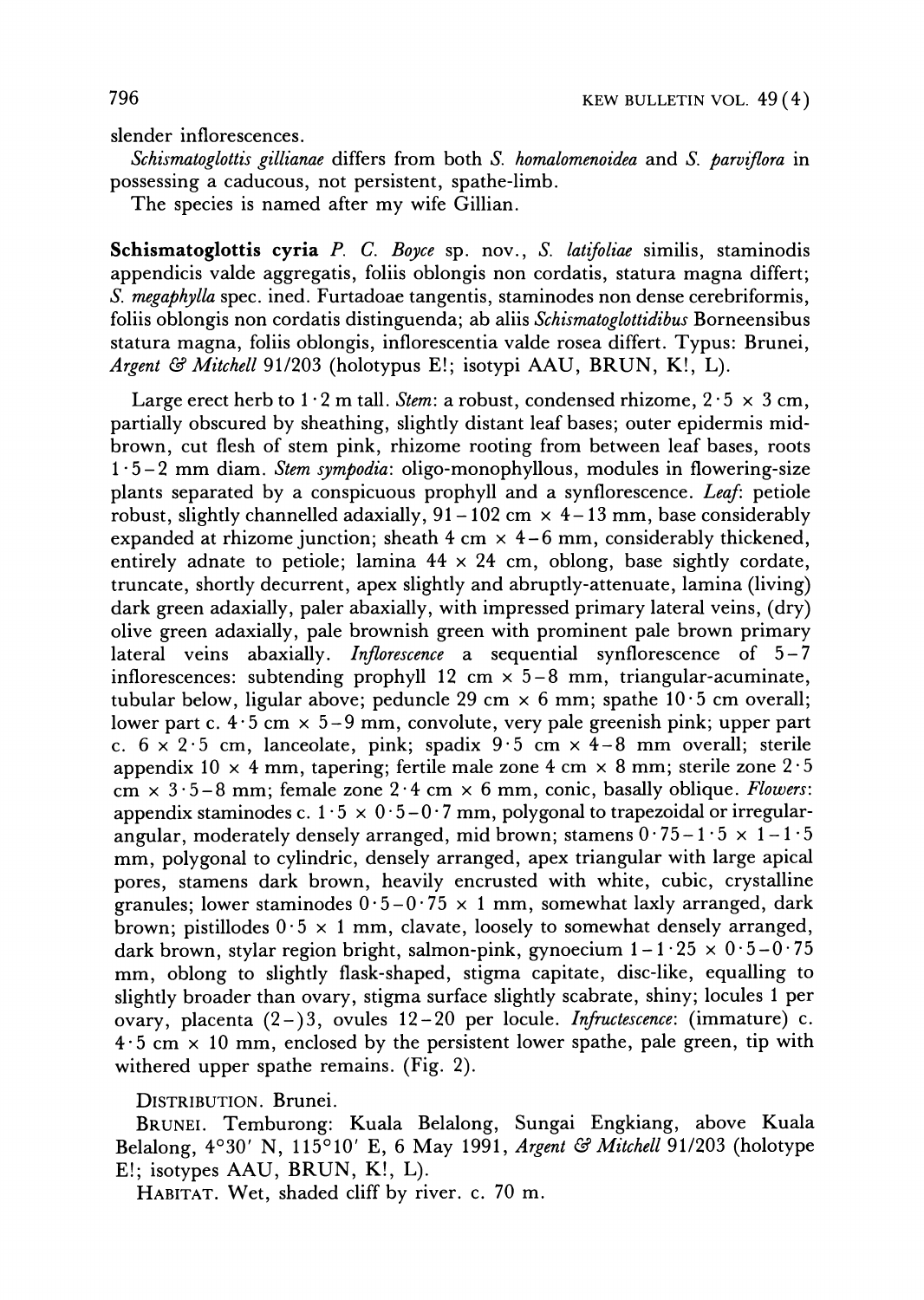

**Fla;. 2. Schismatoglottis cyria. A habit x 1/9; B leaf blade x Y3; C inflorescence with front of spathe removed**  $\times$  $\frac{1}{2}$ **; <b>D** petiole base  $\times$   $\frac{1}{2}$ . Drawn from *Argent & Mitchell* 91203 by Emmanuel Papadopoulos.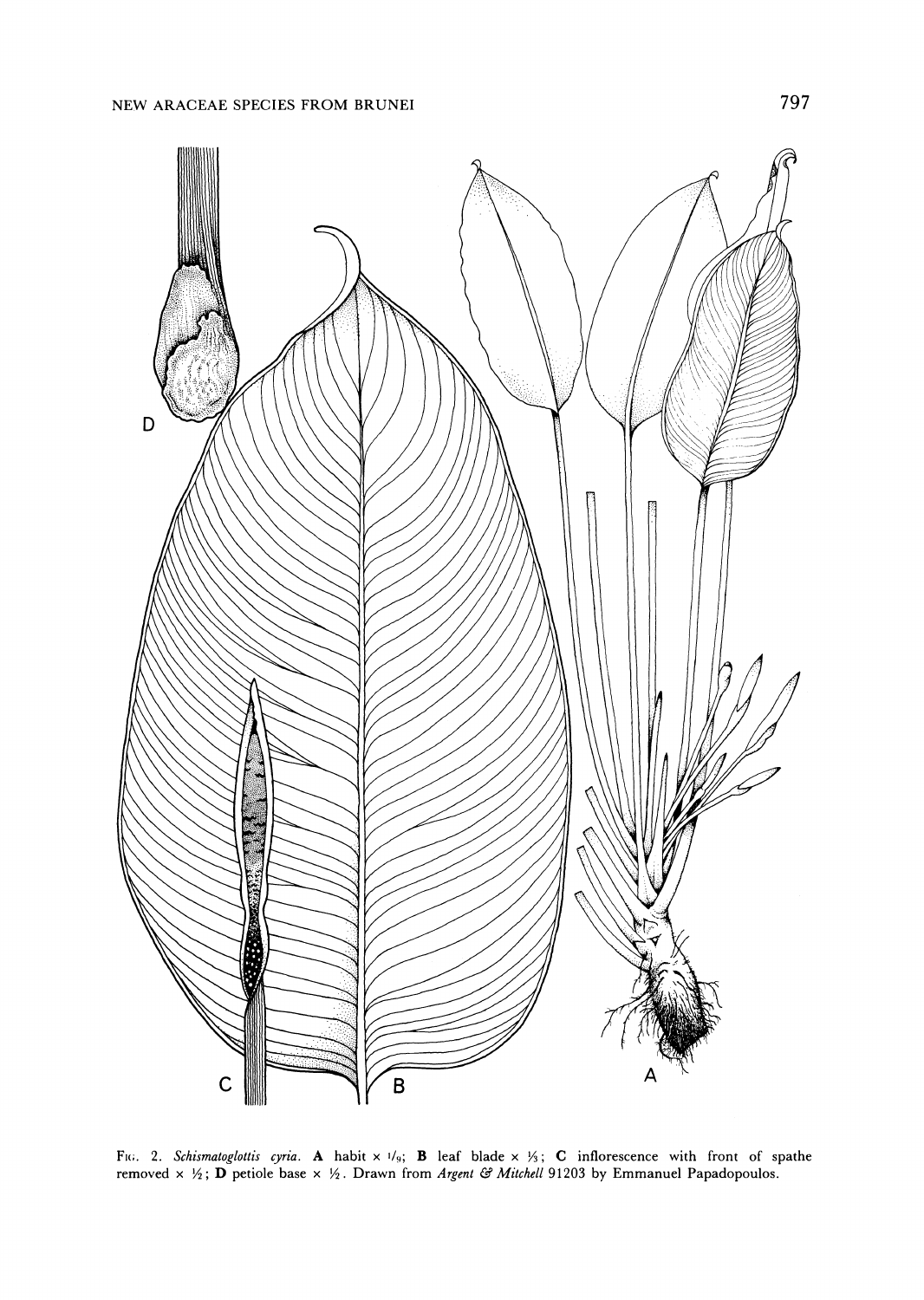**This remarkable new species is apparently related to S. latifolia Miq. (Miquel 1856: 214), a robust, cordate-leaved species described from Java but also occurring in east Kalimantan, Borneo. Both display stamens with a triangular apex, large thecae dehiscing via gaping apical pores and a fertile female zone with scattered clavate staminodes. Schismatoglottis cyria is distinguished from S. latifolia mainly on characters of the staminodes comprising the spadix appendix. In S. latifolia the spadix appendix has a homogeneous mosaic-like surface formed by the tops of tightly-adpressed clavate, truncate staminodes. In S. cyria the spadix appendix is comprised of somewhat loosely arranged narrowly cylindrical staminodes with a truncate, irregular top surface and does not have a homogeneous surface.** 

**The stamens in S. latifolia are somewhat broader and do not display the striking crystalline substance noted in dried material of S. cyria. The origin of this substance is not clear. It is probable that a substance in the inflorescence is leached out by the alcohol used to preserve plant specimens in the field and then recrystallizes on the inflorescence when the specimens are dried.** 

**The clavate staminodes associated with the male/female flower zone transition in S. cyria are absent in S. latifolia, but both species have staminodes scattered throughout the female flower zone. However, in S. cyria these inter-gynoecial staminodes are simple whereas in S. latifolia they are two-to-four branched. The ovary in S. cyria is cylindrical with a slightly stalked style whereas in S. latifolia the ovary is ellipsoid with an almost sessile stigma less than the diameter of the ovary.** 

**Vegetatively S. cyria and S. latifolia are similar, especially in the thickened petiole base and thick, persistent petiolar sheath. The different leaf shape and considerably greater stature of S. cyria separates it from S. latifolia.** 

**Material in Kew Herbarium (K) of a species from Sabah annotated S. megaphylla Furtado, apparently an unpublished name, also displays similarities to S. cyria, especially in stamen characters, the petiole base, petiolar sheaths and plant stature. It is also similar to S. latifolia in these characters and additionally in the smooth spadix surface. Schismatoglottis megaphylla is separable from both species by the considerably larger staminodes that have an extraordinary brain**like top surface. Vegetatively, S. megaphylla differs from S. cyria in the strongly **cordate leaf bases. Schismatoglottis magaphylla is clearly distinct from S. latifolia and S. cyria but publication of it is beyond the scope of this paper.** 

**The specimens of S. latifolia and S. megaphylla seen to date are insufficient to determine their architecture.** 

**The specific epithet is from the Greek kyria, dominant, in allusion to the stature of the new species compared with the rest of the genus.** 

#### **A NEW SPECIES OF Homalomena FROM BRUNEI**

**Homalomena Schott is probably the largest genus of Araceae in Indomalesia, with c. 120 species. In Brunei c. 20 species have been collected to date, representing the three sections recognized by Furtado (1939) for Indomalesia.** 

**The taxonomy of Homalomena is presently in disarray, the problem compounded by the poor condition of many of the types and inadequate**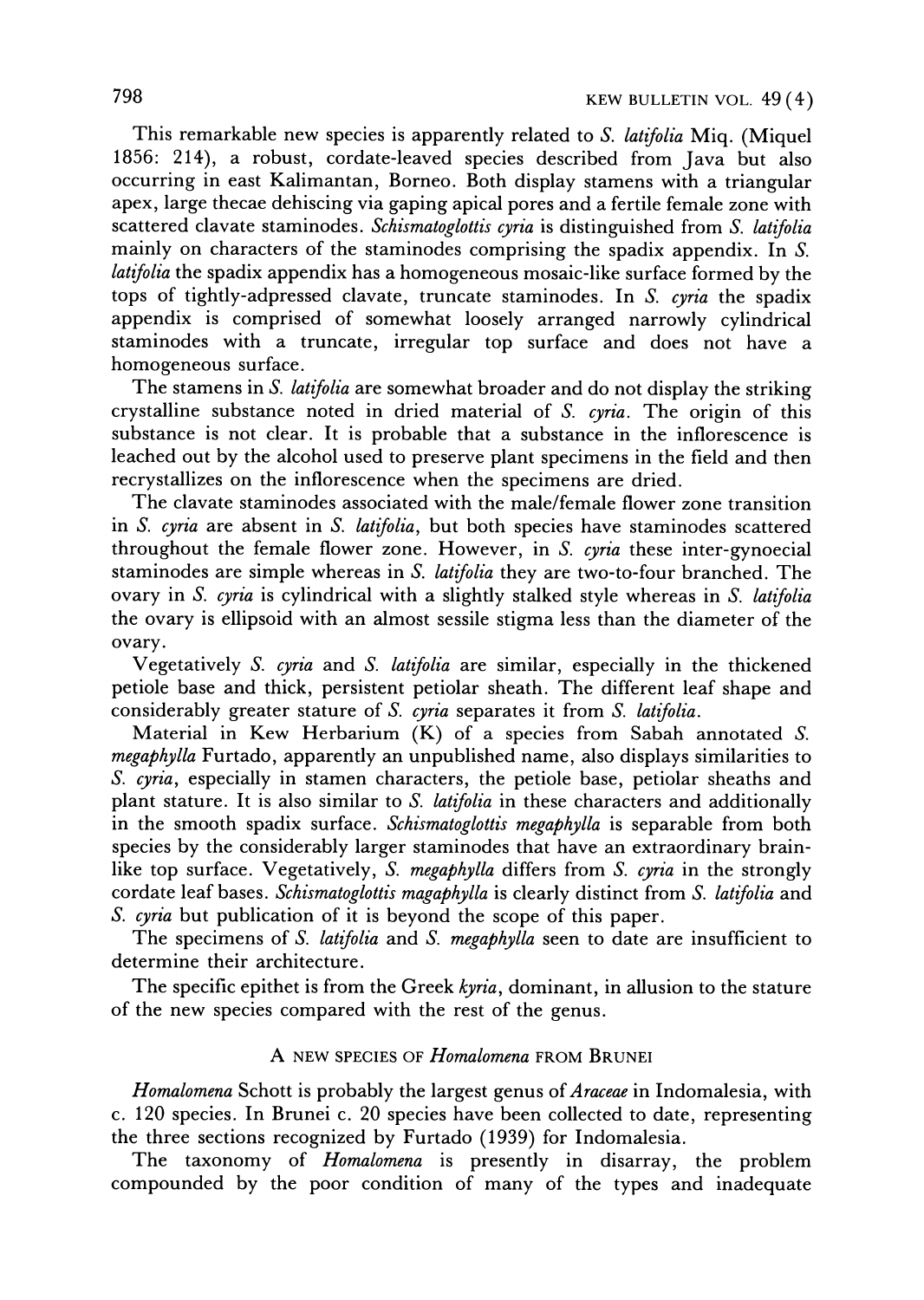**understanding of the interspecific variability. Consequently, many of the Brunei collections have proved difficult to name. However, one collection made by A. D. Poulsen and Ingrid de la Motte of Aarhus University (AAU) is so distinctive that it is here described as new.** 

**Homalomena vagans P. C. Boyce sp. nov., quoad formam inflorescentiae ad sectionem Cyrtocladonem pertinet et ibi arctissime ad instar H. lunduensi sed ab eis et omnibus aliis sectionis speciebus caule repenti, foliis textu tenuibus sine venis lateralibus primariis valde promentibus, appendice spadicis clavata vel fusiformi, infructescentia erecta neque cernua differt. Typus: Brunei, Poulsen & de la Motte 273 (holotypus AAU!; isotypi BRUN!, K!, L!).** 

**Relatively small, creeping rheophytic herb 20-45 cm tall. Stem creeping, 10- 20 cm x 6-8 mm, lower part bare, upper part obscured by overlapping leaf bases, rooting along length; roots tough, 1-2 mm diam., attaching strongly to substrate, roots emerging through split leaf sheath below petiole insertion. Stem sympodia: oligo-monophyllous (leaf number variable per sympodial module). Leaf: prophyll 4 -7 cm x 2-6 mm, linear-lanceolate, margins crispulate; petiole slender, subterete, canaliculate basally,**  $11 - 19$  **cm**  $\times$  **1-6 mm, base moderately** expanded, sheath  $4.5-7$  cm; leaf lamina  $11-23.5 \times 1.5-6$  cm, lanceolate**elliptic, base decurrent, apex long-acuminate, lamina (living) dark green adaxially, yellow-green abaxially, lamina (dry) dull grey-green adaxially, pale brownish**  green abaxially, primary lateral venation prominent abaxially,  $\pm$  obscure adaxially. *Inflorescence*: peduncle  $7-8$  cm  $\times$  c.  $1·5$  mm; subtending cataphyll  $2-4$  cm  $\times$ **2-5 mm, linear-lanceolate, tubular to somewhat open; spathe c. 6 cm x 9 mm, basal third inflated, then constricted and distally tapering, yellow-green in living**  material; spadix  $3-5$  cm  $\times$  1-5 mm overall, stipitate; stipe  $3 \times 1$  mm, terete; male zone  $2-3$  cm, narrowly cylindric; female zone  $1-2 \times 3-5$  mm, cylindric, **usually with a few stamens interspersed with the first few gynoecia and with numerous staminodes interspersed among the gynoecia. Flowers: stamens c.**   $0.75 \times 0.75$  mm, polygonal, densely arranged; staminodes  $0.75-1 \times c.0.5$  mm, clavate, truncate; gynoecium  $1 \times c$ . 0.75 mm, obpyriform, stigma extremely **short-styled, circular, exceeding style in diam., c. 0- 5 mm diam., stigma surface slightly papillate; locules 2-3, ovules c. 10 per locule, hemianatropous, funicle attached at middle. Infructescence: peduncle erect at infructescence maturity, 8-**  11 cm  $\times$  c. 2 mm; fruiting spathe  $3-7 \times 1-2$  cm., spathe limb persisting into **fruiting stage, eventually breaking (rotting?) away and spathe tube bursting to**  reveal ripe fruit; fruit  $\pm$  globose,  $1 \cdot 5 - 3 \times c$ .  $1 \cdot 5$  mm, slightly truncate apically, pale to mid-green, stigma remaining darker; seed ellipsoid, c.  $0.75 \times 0.5$  mm. **(Fig. 3).** 

**DISTRIBUTION. Brunei.** 

**BRUNEI. Temburong: along the Sungai Temburong and Sungai Belalong, near their junction, 4030' N, 115010' E, 2 Oct. 1958, Jacobs 5615 (BRUN, G, L!, K!, US); Batu Apoi Forest Reserve, Sungai Belalong, steep bank near river, 4033' N, 11509' E, 14 March 1992, Poulsen & de la Motte 47 (AAU!, BRUN!, K spirit!); Batu Apoi Forest Reserve, Sungai Belalong, steep bank near river,**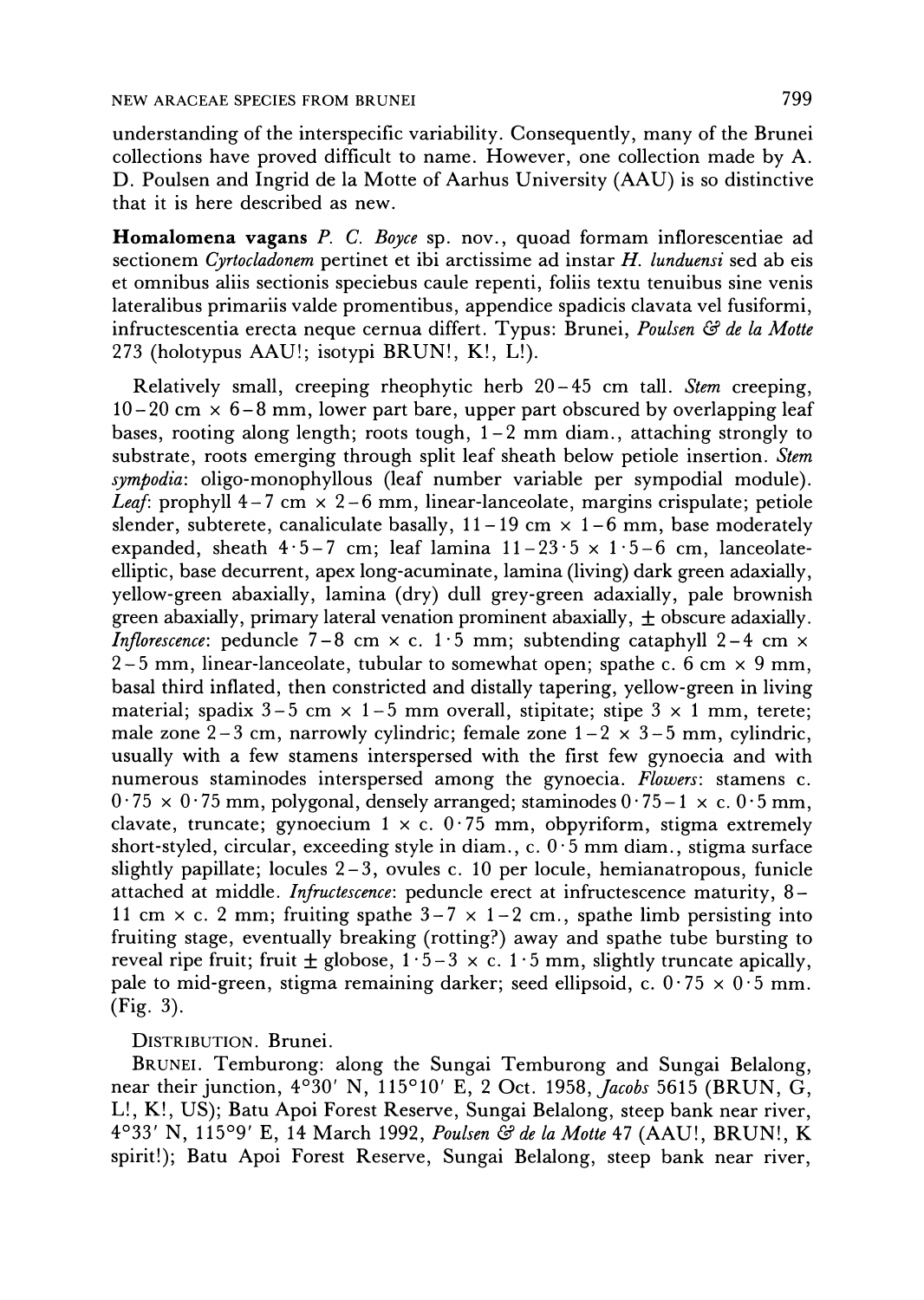

FIG: 3. Homalomena vagans. A habit  $\times \frac{1}{2}$ ; B inflorescence  $\times \frac{2}{3}$ ; C inflorescence with spathe partially removed **to reveal spadix x 2; D ovary, longitudinal section x 9; E infructescence with spathe partially removed to reveal berries x %; F fruiting habit x Y2. Drawn from (A, B, F) Poulsen & de la Motte 47, (C, D, E) Poulsen & de la Motte 273 by Emmanuel Papadopoulos.**